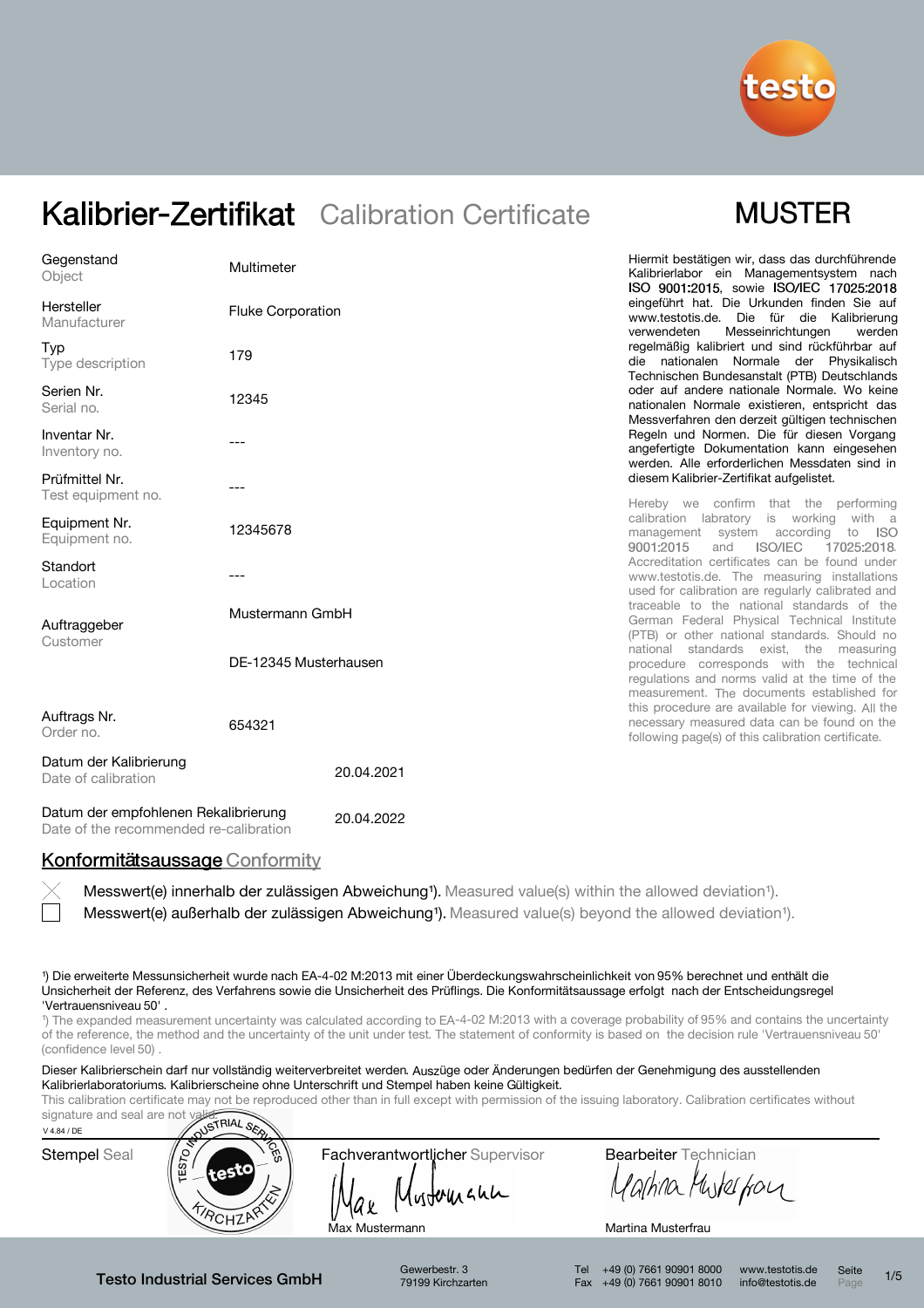

## **MUSTER**

#### **Messeinrichtung Measuring equipment**

| Referenz                                    | Rückführung            | Rekal.    | Zertifikat-Nr.  | EQ-Nr.   |
|---------------------------------------------|------------------------|-----------|-----------------|----------|
| Reference                                   | <b>Traceabilit</b>     | Next cal. | Certificate-no. | EQ-no.   |
| Multifunction Calibrator Fluke 5522A SC1100 | 2020-04<br>15070-01-01 | 2021-04   | E121525         | 13218930 |

Referenzzertifikate sind auf www.primasonline.com abrufbar Reference certificates are available at www.primasonline.com

### **Umgebungsbedingungen Ambient conditions**

| <b>Temperatur</b> Temperature                 | $(23 \pm 3) °C$ |  |
|-----------------------------------------------|-----------------|--|
| <b>Relative Luftfeuchte Relative Humidity</b> | (2070) %        |  |

### **Messverfahren** Measuring procedure

### Die Kalibrierung erfolgt nach Kalibrieranweisung 4\_AA\_00190\_DE - in Abstimmung nach VDI/VDE/DGQ/DKD 2622

The calibration is performed according to the 4\_AA\_00190\_DE procedure- in accordance with VDI/VDE/DGQ/DKD 2622

Prüfprozedur Procedure F:FLUKE:179:5520 / Rev.:8.7

**Messergebnisse** Measuring results

Seite Page 3 bis to 5

### Besondere Bemerkungen Special remarks

---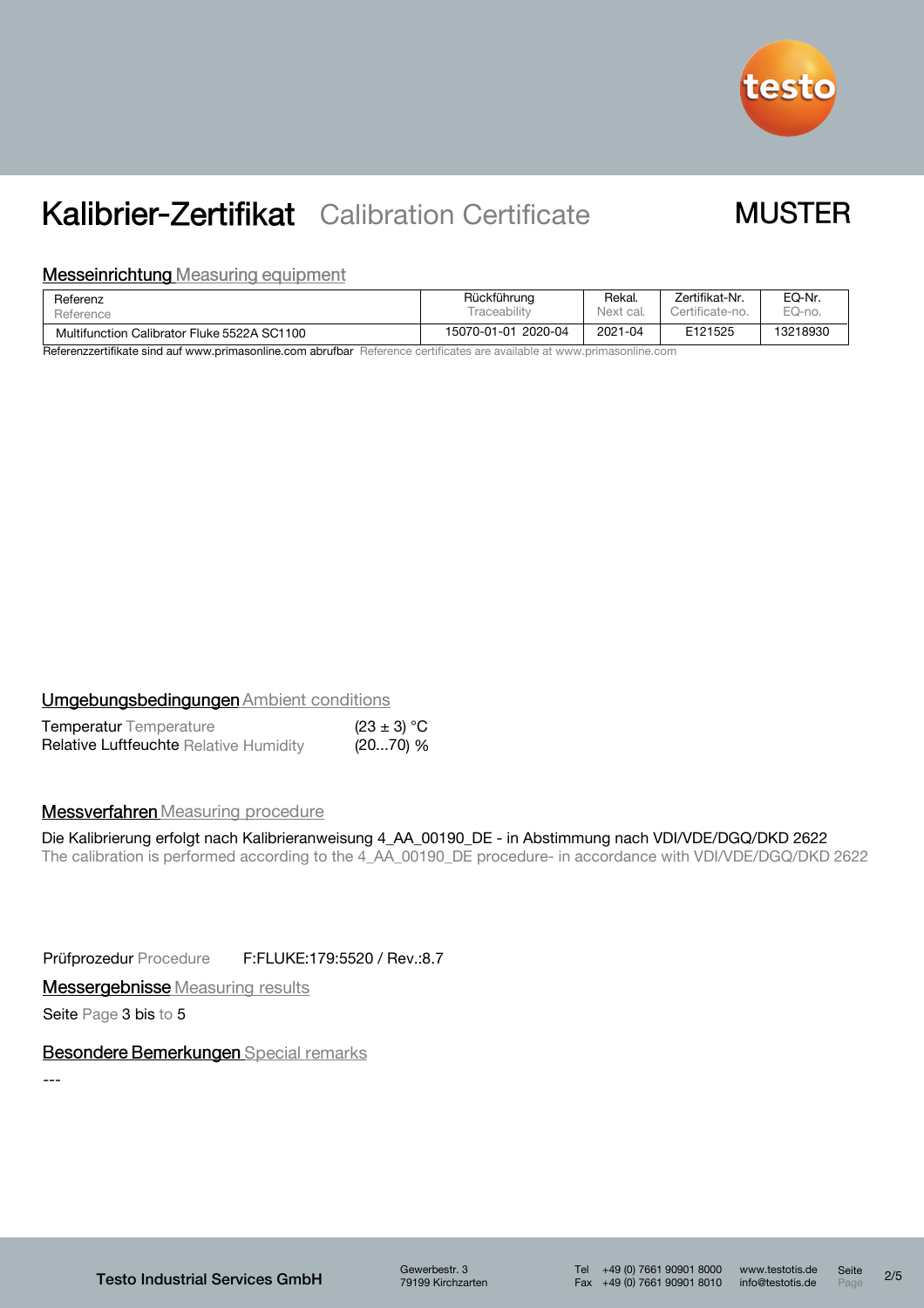

## **MUSTER**

| <b>Bereich</b><br>Range   | Referenzwert<br>(Normal)<br>Reference value | Messbedingung<br>Measuring<br>condition | Angezeigter Wert<br>UUT<br>Indicated value | zulässige<br>Abweichung<br>allowed deviation Utilization of allowed | Ausnutzung der<br>zul. Abw. in % |      | Messunsicherheit<br>$(k=2)$<br>Measuring |
|---------------------------|---------------------------------------------|-----------------------------------------|--------------------------------------------|---------------------------------------------------------------------|----------------------------------|------|------------------------------------------|
|                           |                                             |                                         | UUT                                        |                                                                     | dev. in %                        |      | uncertainty $(k=2)$                      |
|                           | Gleichspannung DC voltage                   |                                         |                                            |                                                                     |                                  |      |                                          |
| 600mV                     | $0.00$ mV                                   |                                         | 0.0 <sub>m</sub>                           | $±0.2$ mV                                                           | 0%                               | pass | 58 µV                                    |
| 600mV                     | 540.00 mV                                   |                                         | 539.8 mV                                   | $±0.68$ mV                                                          | 29%                              | pass | $0.11 \cdot 10^{-3}$                     |
| 6 V                       | 0.6000 V                                    |                                         | 0.600V                                     | ±0.0025 V                                                           | 0%                               | pass | $0.96 \cdot 10^{-3}$                     |
| $\vee$<br>6               | 5.4000 V                                    |                                         | 5.400 V                                    | ±0.0068 V                                                           | 0%                               | pass | $0.11 \cdot 10^{-3}$                     |
| 60 V                      | $-54.000V$                                  |                                         | $-54.00V$                                  | ±0.068 V                                                            | 0%                               | pass | $0.11 \cdot 10^{-3}$                     |
| 60 V                      | $-6.000V$                                   |                                         | $-6.00V$                                   | ±0.025 V                                                            | 0%                               | pass | $0.96 \cdot 10^{-3}$                     |
| 60 V                      | 6.000V                                      |                                         | 6.00 V                                     | ±0.025 V                                                            | 0%                               | pass | $0.96 \cdot 10^{-3}$                     |
| 60 V                      | 30.000 V                                    |                                         | 30.00 V                                    | ±0.047 V                                                            | 0%                               | pass | $0.19 \cdot 10^{-3}$                     |
| 60 V                      | 54.000 V                                    |                                         | 54.00 V                                    | ±0.068 V                                                            | 0%                               | pass | $0.11 \cdot 10^{-3}$                     |
| 600 V                     | 60.00 V                                     |                                         | 60.0 V                                     | $±0.25$ V                                                           | 0%                               | pass | $0.96 \cdot 10^{-3}$                     |
| 600 V                     | 540.00 V                                    |                                         | 540.0 V                                    | $±0.68$ V                                                           | 0%                               | pass | $0.11 \cdot 10^{-3}$                     |
| 1000 V                    | 100.0 V                                     |                                         | 100 V                                      | ±2.1V                                                               | 0%                               | pass | $5.8 \cdot 10^{-3}$                      |
| 1000 V                    | 900.0 V                                     |                                         | 900 V                                      | ±3.3V                                                               | 0%                               | pass | $0.64 \cdot 10^{-3}$                     |
|                           | Wechselspannung AC voltage                  |                                         |                                            |                                                                     |                                  |      |                                          |
| 600mV                     | 60.00 mV                                    | 50Hz                                    | 60.3 mV                                    | $±0.9$ mV                                                           | 33%                              | pass | $1.0 \cdot 10^{-3}$                      |
| 600mV                     | 540.00 mV                                   | 50Hz                                    | 539.8 mV                                   | $±5.7$ mV                                                           | 4%                               | pass | $0.27 \cdot 10^{-3}$                     |
| 600mV                     | 540.00 mV                                   | 500Hz                                   | 538.9 mV                                   | $±5.7$ mV                                                           | 19%                              | pass | $0.27 \cdot 10^{-3}$                     |
| 600mV                     | 540.00 mV                                   | 1kHz                                    | 535.7 mV                                   | ±11.1mV                                                             | 39%                              | pass | $0.27 \cdot 10^{-3}$                     |
| 6 V                       | 5.4000 V                                    | 50Hz                                    | 5.398 V                                    | ±0.057 V                                                            | 4%                               | pass | $0.27 \cdot 10^{-3}$                     |
| $\vee$<br>6               | 5.4000 V                                    | 500Hz                                   | 5.396 V                                    | ±0.057 V                                                            | 7%                               | pass | $0.27 \cdot 10^{-3}$                     |
| $\vee$<br>6               | 5.4000 V                                    | 1kHz                                    | 5.354 V                                    | ±0.11'V                                                             | 41%                              | pass | $0.27 \cdot 10^{-3}$                     |
| 60 V                      | 6.000 V                                     | 50Hz                                    | 6.03 V                                     | ±0.09 V                                                             | 33%                              | pass | $1.0 \cdot 10^{-3}$                      |
| 60 V                      | 6.000V                                      | 500Hz                                   | 6.04V                                      | $±0.09$ V                                                           | 44%                              | pass | $1.0 \cdot 10^{-3}$                      |
| 60 V                      | 6.000 V                                     | 1kHz                                    | 6.03 V                                     | $±0.15$ V                                                           | 20%                              | pass | $1.0 \cdot 10^{-3}$                      |
| 60 V                      | 30.000 V                                    | 50Hz                                    | 30.04 V                                    | $±0.33$ V                                                           | 12%                              | pass | $0.32 \cdot 10^{-3}$                     |
| $\vee$<br>60              | 30.000 V                                    | 500Hz                                   | 30.07 V                                    | $±0.33$ V                                                           | 21%                              | pass | $0.32 \cdot 10^{-3}$                     |
| 60 V                      | 30.000 V                                    | 1kHz                                    | 30.07 V                                    | $±0.63$ V                                                           | 11%                              | pass | $0.32 \cdot 10^{-3}$                     |
| 60 V                      | 54.000 V                                    | 50Hz                                    | 53.99 V                                    | $±0.57$ V                                                           | 2%                               | pass | $0.22 \cdot 10^{-3}$                     |
| 60 V                      | 54.000 V                                    | 500Hz                                   | 54.13 V                                    | $±0.57$ V                                                           | 23%                              | pass | $0.22 \cdot 10^{-3}$                     |
| 60 V                      | 54.000 V                                    | 1kHz                                    | 54.12 V                                    | ±1.11V                                                              | 11%                              | pass | $0.22 \cdot 10^{-3}$                     |
| 600 V                     | 540.00 V                                    | 50Hz                                    | 539.9 V                                    | ±5.7V                                                               | 2%                               | pass | $0.27 \cdot 10^{-3}$                     |
| 600 V                     | 540.00 V                                    | 500Hz                                   | 540.9 V                                    | ±5.7V                                                               | 16%                              | pass | $0.27 \cdot 10^{-3}$                     |
| 600 V                     | 540.00 V                                    | 1kHz                                    | 541.0 V                                    | ±11.1V                                                              | 9%                               | pass | $0.27 \cdot 10^{-3}$                     |
| 1000 V                    | 900.0 V                                     | 50Hz                                    | 898 V                                      | ±12V                                                                | 17%                              | pass | $0.69 \cdot 10^{-3}$                     |
| 1000 V                    | 900.0 V                                     | 500Hz                                   | 902 V                                      | ±12V                                                                | 17%                              | pass | $0.69 \cdot 10^{-3}$                     |
| 1000 V                    | 900.0 V                                     | 1kHz                                    | 902 V                                      | ±21V                                                                | 10%                              | pass | $0.69 \cdot 10^{-3}$                     |
| <b>Frequenz</b> Frequency |                                             |                                         |                                            |                                                                     |                                  |      |                                          |
| 100 Hz                    | 90.000 Hz                                   | 1 <sub>V</sub>                          | 90.00 Hz                                   | $±0.1$ Hz                                                           | 0%                               | pass | $64 \cdot 10^{-6}$                       |
| 1000 Hz                   | 900.00 Hz                                   | 1 <sub>V</sub>                          | 900.0 Hz                                   | ±1 Hz                                                               | 0%                               | pass | $64 \cdot 10^{-6}$                       |
| 10 kHz                    | 9.0000 kHz                                  | 1 <sub>V</sub>                          | 9.000 kHz                                  | ±0.01 kHz                                                           | 0%                               | pass | $64 \cdot 10^{-6}$                       |
| 100 kHz                   | 90.000 kHz                                  | 2V                                      | 90.00 kHz                                  | $±0.1$ kHz                                                          | 0%                               | pass | $64 \cdot 10^{-6}$                       |
|                           |                                             |                                         |                                            |                                                                     |                                  |      |                                          |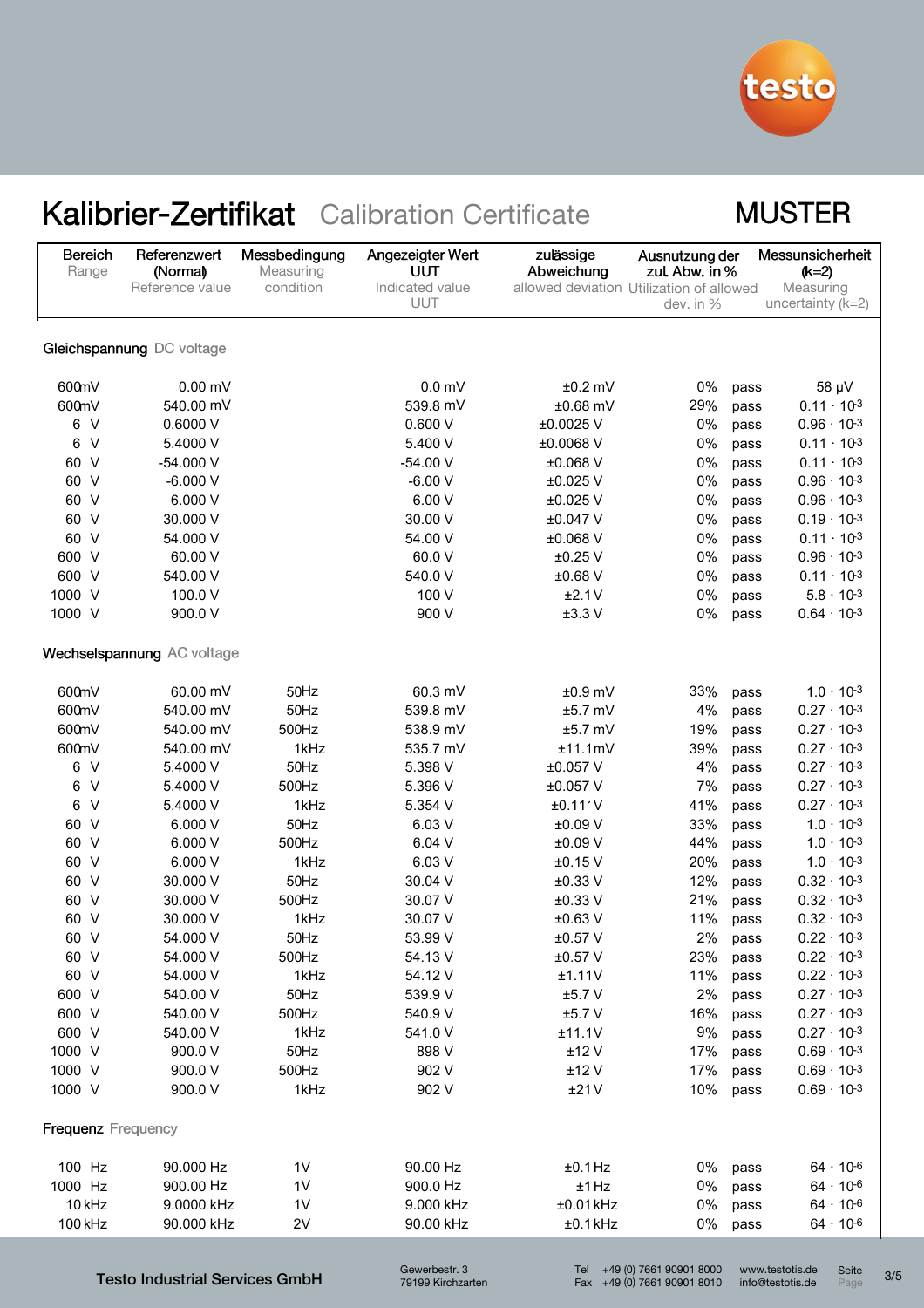

## **MUSTER**

| <b>Bereich</b><br>Range                                                                                                                  | Referenzwert<br>(Normal)<br>Reference value | Messbedingung<br>Measuring<br>condition        | Angezeigter Wert<br>UUT<br>Indicated value<br>UUT | zulässige<br>Abweichung<br>allowed deviation Utilization of allowed | Ausnutzung der<br>zul. Abw. in %<br>dev. in % |      | Messunsicherheit<br>$(k=2)$<br>Measuring<br>uncertainty $(k=2)$ |  |
|------------------------------------------------------------------------------------------------------------------------------------------|---------------------------------------------|------------------------------------------------|---------------------------------------------------|---------------------------------------------------------------------|-----------------------------------------------|------|-----------------------------------------------------------------|--|
| Gleichstromwiderstand DC resistance                                                                                                      |                                             |                                                |                                                   |                                                                     |                                               |      |                                                                 |  |
| 600 Ohm                                                                                                                                  | 0.00 Ohm                                    |                                                | $0.0$ Ohm                                         | $±0.2$ Ohm                                                          | 0%                                            | pass | 58 mOhm                                                         |  |
| 600 Ohm                                                                                                                                  | 540.00 Ohm                                  |                                                | 540.0 Ohm                                         | ±5.06 Ohm                                                           | 0%                                            | pass | $0.11 \cdot 10^{-3}$                                            |  |
| 6 kOhm                                                                                                                                   | 5.4000 kOhm                                 |                                                | 5.400 kOhm                                        | ±0.0496 kOhm                                                        | 0%                                            | pass | $0.11 \cdot 10^{-3}$                                            |  |
| 60 kOhm                                                                                                                                  | 54.000 kOhm                                 |                                                | 54.00 kOhm                                        | ±0.496 kOhm                                                         | 0%                                            | pass | $0.11 \cdot 10^{-3}$                                            |  |
| 600 kOhm                                                                                                                                 | 540.00 kOhm                                 |                                                | 540.0 kOhm                                        | $±4.96$ kOhm                                                        | 0%                                            | pass | $0.11 \cdot 10^{-3}$                                            |  |
| 6MOhm                                                                                                                                    | 5.4000 MOhm                                 |                                                | 5.399 MOhm                                        | ±0.0496 MOhm                                                        | 2%                                            | pass | $0.17 \cdot 10^{-3}$                                            |  |
| 50MOhm                                                                                                                                   | 45.000 MOhm                                 |                                                | 44.87 MOhm                                        | $±0.705$ MOhm                                                       | 18%                                           | pass | $0.52 \cdot 10^{-3}$                                            |  |
| Kapazität Capacitance                                                                                                                    |                                             |                                                |                                                   |                                                                     |                                               |      |                                                                 |  |
| 1000 <sub>n</sub> F                                                                                                                      | 1000.0 nF                                   |                                                | 1001 nF                                           | $±14$ nF                                                            | 7%                                            | pass | $4.5 \cdot 10^{-3}$                                             |  |
| $10 \mu F$                                                                                                                               | 10.000 µF                                   |                                                | $10.00 \mu F$                                     | $±0.14$ µF                                                          | 0%                                            | pass | $4.5 \cdot 10^{-3}$                                             |  |
| $100 \mu F$                                                                                                                              | 100.00 µF                                   |                                                | 100.0 µF                                          | $±1.4$ µF                                                           | 0%                                            | pass | $6.5 \cdot 10^{-3}$                                             |  |
| 10000 µF                                                                                                                                 | 1000.0 µF                                   |                                                | 1000 µF                                           | $±100$ µF                                                           | 0%                                            | pass | $6.0 \cdot 10^{-3}$                                             |  |
|                                                                                                                                          |                                             | Toleranzangaben > 1000 µF sind typische Werte. |                                                   |                                                                     |                                               |      |                                                                 |  |
|                                                                                                                                          | Gleichstromstärke DC current                |                                                |                                                   |                                                                     |                                               |      |                                                                 |  |
| 60 <sub>m</sub> A                                                                                                                        | $0.000 \, \text{mA}$                        |                                                | $0.00 \text{ mA}$                                 | $±0.03$ mA                                                          | 0%                                            | pass | $5.8 \mu A$                                                     |  |
| 60 <sub>m</sub> A                                                                                                                        | 54.000 mA                                   |                                                | 53.99 mA                                          | $±0.57$ mA                                                          | 2%                                            | pass | $0.18 \cdot 10^{-3}$                                            |  |
| 400mA                                                                                                                                    | 360.00 mA                                   |                                                | 360.0 mA                                          | $±3.9$ mA                                                           | 0%                                            | pass | $0.30 \cdot 10^{-3}$                                            |  |
| 6 A                                                                                                                                      | 5.4000 A                                    |                                                | 5.402 A                                           | ±0.057 A                                                            | 4%                                            | pass | $0.56 \cdot 10^{-3}$                                            |  |
| 10 A                                                                                                                                     | 9.000 A                                     |                                                | 9.00A                                             | ±0.12A                                                              | 0%                                            | pass | $0.84 \cdot 10^{-3}$                                            |  |
|                                                                                                                                          | Wechselstromstärke AC current               |                                                |                                                   |                                                                     |                                               |      |                                                                 |  |
| 60 <sub>m</sub> A                                                                                                                        | 6.000 mA                                    | 50Hz                                           | 6.03 mA                                           | $±0.12$ mA                                                          | 25%                                           | pass | $1.3 \cdot 10^{-3}$                                             |  |
| 60 <sub>m</sub> A                                                                                                                        | 54.000 mA                                   | 50Hz                                           | 53.99 mA                                          | $±0.84$ mA                                                          | 1%                                            | pass | $1.1 \cdot 10^{-3}$                                             |  |
| 60 <sub>m</sub> A                                                                                                                        | 54.000 mA                                   | 500Hz                                          | 54.00 mA                                          | $±0.84$ mA                                                          | 0%                                            | pass | $1.1 \cdot 10^{-3}$                                             |  |
| 60mA                                                                                                                                     | 54.000 mA                                   | 1kHz                                           | 54.02 mA                                          | $±0.84$ mA                                                          | 2%                                            | pass | $1.1 \cdot 10^{-3}$                                             |  |
| 400mA                                                                                                                                    | 360.00 mA                                   | 50Hz                                           | 360.1 mA                                          | $±5.7$ mA                                                           | 2%                                            | pass | $1.1 \cdot 10^{-3}$                                             |  |
| 400mA                                                                                                                                    | 360.00 mA                                   | 500Hz                                          | 360.2 mA                                          | $±5.7$ mA                                                           | 4%                                            | pass | $1.1 \cdot 10^{-3}$                                             |  |
| 400mA                                                                                                                                    | 360.00 mA                                   | 1kHz                                           | 359.7 mA                                          | $±5.7$ mA                                                           | 5%                                            | pass | $1.1 \cdot 10^{-3}$                                             |  |
| 6 A                                                                                                                                      | 5.4000 A                                    | 50Hz                                           | 5.400 A                                           | ±0.084 A                                                            | 0%                                            | pass | $1.3 \cdot 10^{-3}$                                             |  |
| 6 A                                                                                                                                      | 5.4000 A                                    | 500Hz                                          | 5.401A                                            | ±0.084A                                                             | 1%                                            | pass | $1.6 \cdot 10^{-3}$                                             |  |
| 6 A                                                                                                                                      | 5.4000 A                                    | 1kHz                                           | 5.405 A                                           | ±0.084 A                                                            | 6%                                            | pass | $1.6 \cdot 10^{-3}$                                             |  |
| 10 A                                                                                                                                     | 9.000 A                                     | 50Hz                                           | 8.97 A                                            | ±0.165 A                                                            | 18%                                           | pass | $1.4 \cdot 10^{-3}$                                             |  |
| 10 A                                                                                                                                     | 9.000 A                                     | 500Hz                                          | 9.00A                                             | ±0.165 A                                                            | 0%                                            | pass | $1.7 \cdot 10^{-3}$                                             |  |
| 10 A                                                                                                                                     | 9.000 A                                     | 1kHz                                           | 9.00A                                             | ±0.165 A                                                            | 0%                                            | pass | $1.7 \cdot 10^{-3}$                                             |  |
| Temperatursimulation gemäß DIN EN IEC 60584 für TE Typ K Temperature simulation according to DIN EN<br>IEC 60584 for Type-K thermocouple |                                             |                                                |                                                   |                                                                     |                                               |      |                                                                 |  |
|                                                                                                                                          |                                             |                                                |                                                   |                                                                     |                                               |      |                                                                 |  |
|                                                                                                                                          | $-30.00 °C$<br>0.00 °C                      |                                                | $-30.1^{\circ}C$<br>$-0.2$ °C                     | ±1.3 °C<br>±1 °C                                                    | 8%<br>20%                                     | pass | 0.15 K<br>0.14 K                                                |  |
|                                                                                                                                          |                                             |                                                |                                                   |                                                                     |                                               | pass |                                                                 |  |